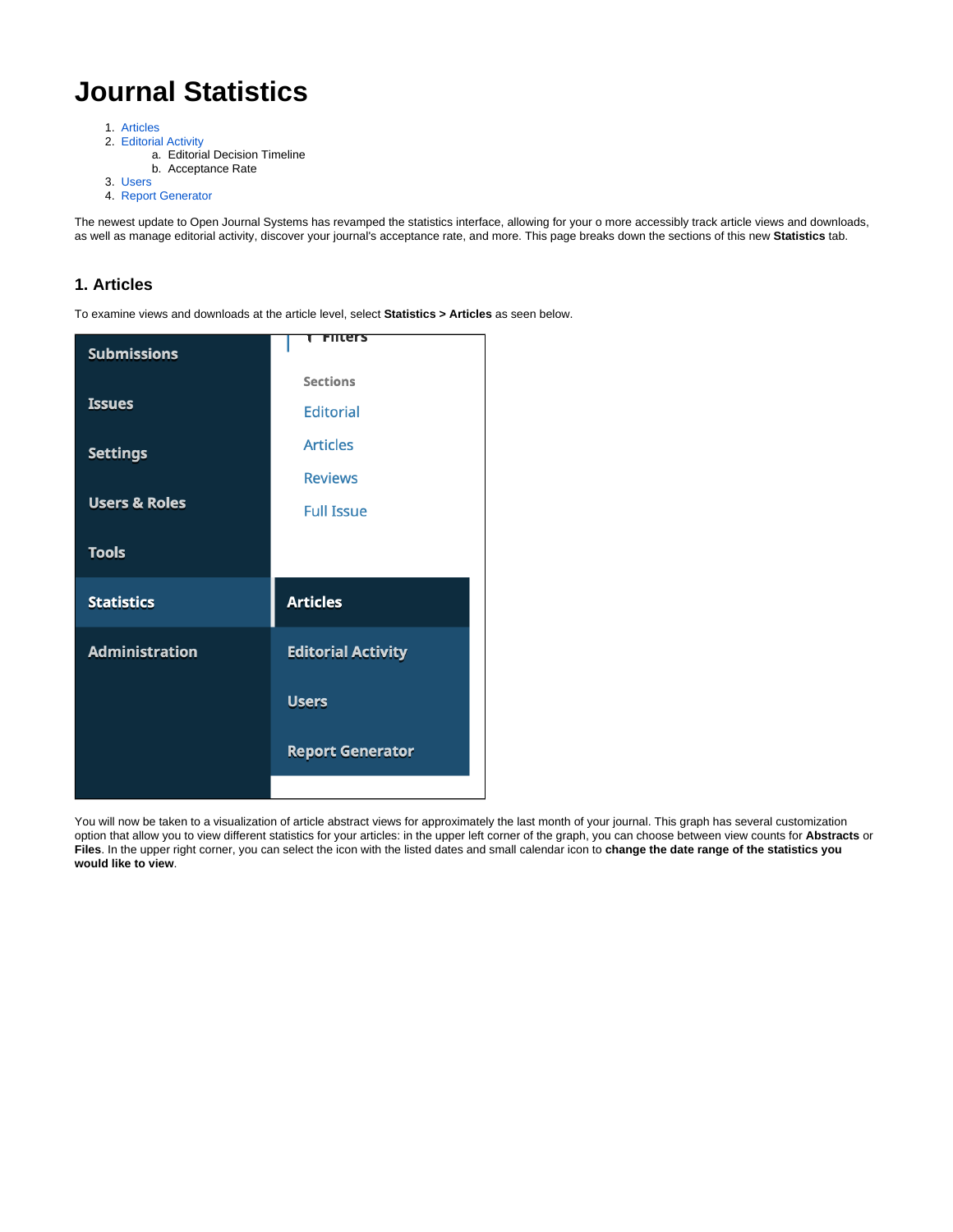

This pop up will give you several preset time range options, as well as the option to include a custom range. Make sure to select the "**Apply**" button to apply this new date range successfully.

| 鹼 | 2021-01-16 - 2021-02-15  | <b>T</b> Filters |  |  |
|---|--------------------------|------------------|--|--|
|   | Last 30 days             |                  |  |  |
|   | Last 90 days             |                  |  |  |
|   | Last 12 months           |                  |  |  |
|   | All dates                |                  |  |  |
|   | <b>Custom Range</b>      |                  |  |  |
|   | 2021-01-16<br>2021-02-15 | <b>Apply</b>     |  |  |

You can also select the "Filter" button on the top right corner of the graph to only visualize view counts for articles in specific sections.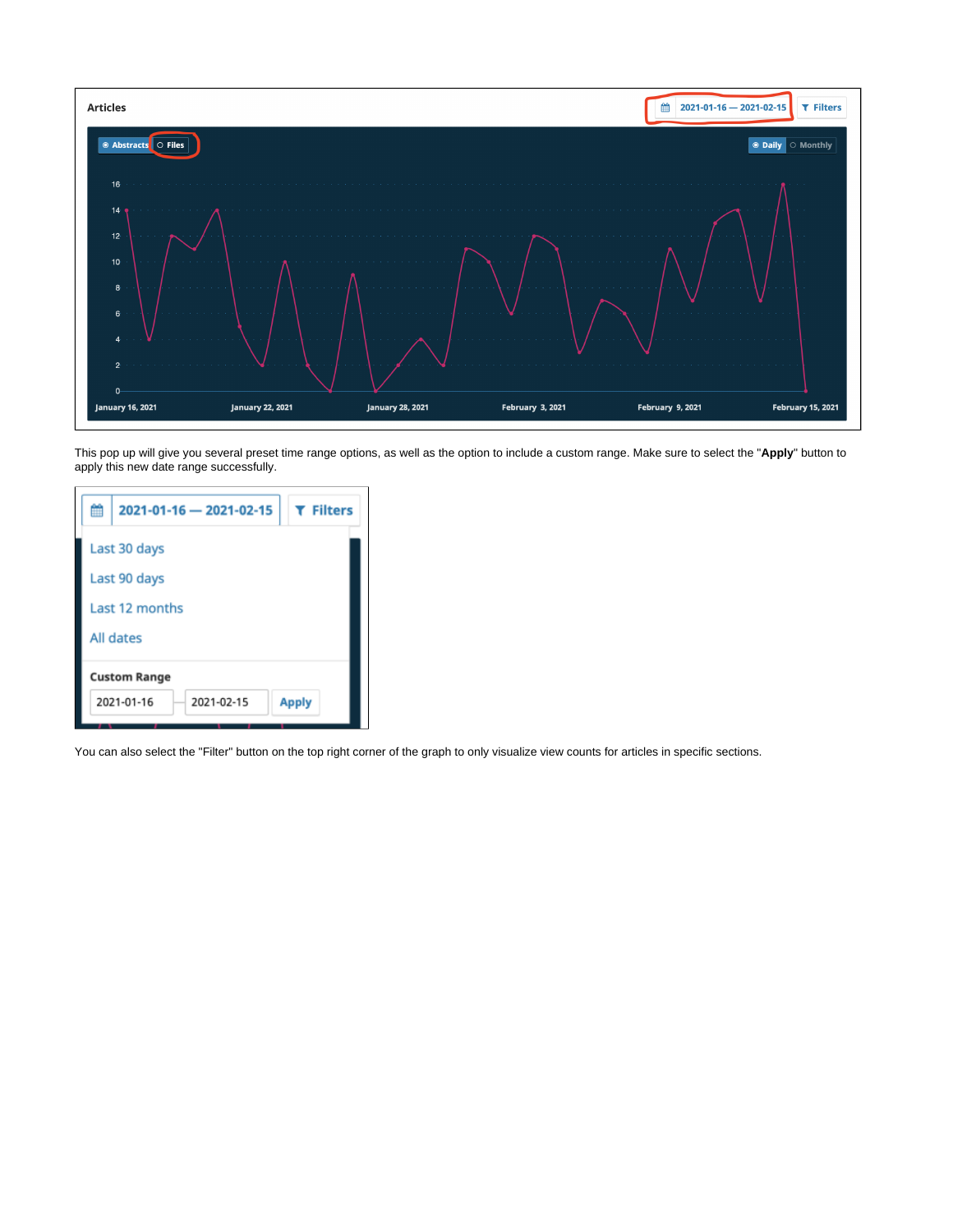

Under the graph, you will see the **Article Details** list. This lists every article's view count, breaking down the views by abstract (how many users simply viewed the abstract page for the article) vs. file (how many users clicked in to view the file of the article itself. If your journal publishers in multiple format, it will also split between which formats users decided to view. **The date range you apply to the graph will apply to the first few columns of this table, although the last column always displays total views for that article.**

| <b>Article Details</b>                                                                                                                                                                |                          |                      |            |              |              | 30 of 377 articles |
|---------------------------------------------------------------------------------------------------------------------------------------------------------------------------------------|--------------------------|----------------------|------------|--------------|--------------|--------------------|
| Title<br>Search by title, author and ID<br>Q                                                                                                                                          | Abstract<br><b>Views</b> | File<br><b>Views</b> | <b>PDF</b> | HTML         | Other        | Total $\sim$       |
| Mieder "Little Pitchers Have Big Ears": The Intricate World of Children and Proverbs                                                                                                  | 2737                     | 348                  | 348        | $\mathbf{0}$ | 0            | 3085               |
| Gambos The Ugly Duckling, Hans Christian Anderson: A Story of Transformation                                                                                                          | 264                      | 2609                 | 2609       | $\Omega$     | $\mathbf 0$  | 2873               |
| <b>Blank</b> Cheeky Behavior: The Meaning and Function of 'Fartlore' in Childhood and Adolescene                                                                                      | 278                      | 1768                 | 1768 0     |              | 0            | 2046               |
| Bruce Princesses Without a Prince: A Consideration of Girls' Reactions to Disney's "Princess" Movies                                                                                  | 1128                     | 716                  | 716        | $\Omega$     | $\mathbf{0}$ | 1844               |
| <b>Mansfield</b> Slumber Parties as Rites of Passage                                                                                                                                  |                          | 461                  | 461        | $^{\circ}$   | 0            | 966                |
| <b>Delfino et al.</b> Wrestling With Masculinity                                                                                                                                      | 123                      | 829                  | 829        | $^{\circ}$   | 0            | 952                |
| <b>Tucker</b> "I Hate You, You Hate Me": Children's Responses to Barney the Dinosaur                                                                                                  | 663                      | 213                  | 213        | $^{\circ}$   | $\mathbf{0}$ | 876                |
| Osborne Adult Reflections on a Childhood Kissing Game: The Case of "King William was King George's Son"                                                                               | 318                      | 448                  | 448        | $\mathbf{0}$ | 0            | 766                |
| Ackerley Gender Issues in the Playground Rhymes of New Zealand Children: 1993-2003: An Analysis of the Gender Issues<br>Embedded Within the Playground Rhymes of New Zealand Children | 27                       | 560                  | 560        | $^{\circ}$   | 0            | 587                |
|                                                                                                                                                                                       |                          |                      |            |              |              |                    |

You have the option to search for specific articles here, or simply view the trends that the graph presents in a written, detailed fashion.

#### <span id="page-2-0"></span>**2. Editorial Activity**

If you are interested in assessing the current editorial activity of your journal, including active submissions, acceptance rate, and editorial processing time, select **Statistics > Editorial Activity** as seen below.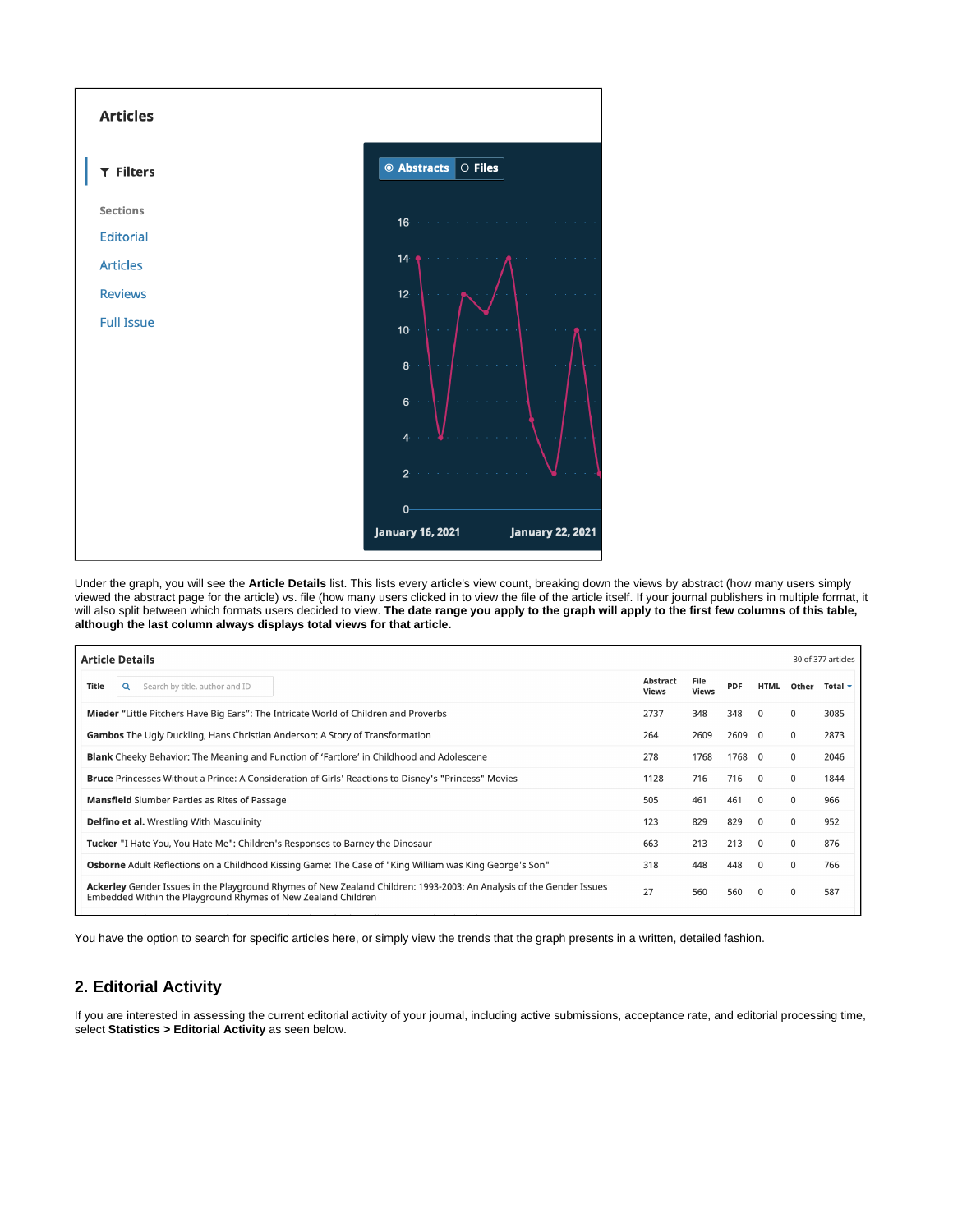|                          | O Abstracts<br><b>◎ Files</b> |
|--------------------------|-------------------------------|
| <b>Submissions</b>       |                               |
| <b>Issues</b>            | 1600                          |
| <b>Settings</b>          | 1400                          |
|                          | 1200                          |
| <b>Users &amp; Roles</b> | 1000                          |
| <b>Tools</b>             | 800                           |
| <b>Statistics</b>        | <b>Articles</b>               |
| <b>Administration</b>    | <b>Editorial Activity</b>     |
|                          | <b>Users</b>                  |
|                          | <b>Report Generator</b>       |

The first section of this page shows a pie chart breaking down the current status of your active submissions. Out of total active submissions (all submissions that have been accepted, and are not declined or already published) it further sorts articles by which stage of the editorial process they are currently in. This is a great way to ensure no articles have accidentally been neglected, as well as quickly tell the status of your next issue.

|  | 14<br><b>Active Submissions</b> |                           |                  |  |
|--|---------------------------------|---------------------------|------------------|--|
|  | $\mathbf{1}$<br>Submission      | 1 1<br>Review Copyediting | 11<br>Production |  |

At the bottom of this is a more thorough breakdown of editorial activity. Notice in the upper right corner, there is an option to set a date range for the editorial activity listed, as well as the option to filter by specific sections of your journal. Regardless of the date range or filter you set, the right column of this table will always display a breakdown of the total statistics for that trend, as well as a number for just the most recent year.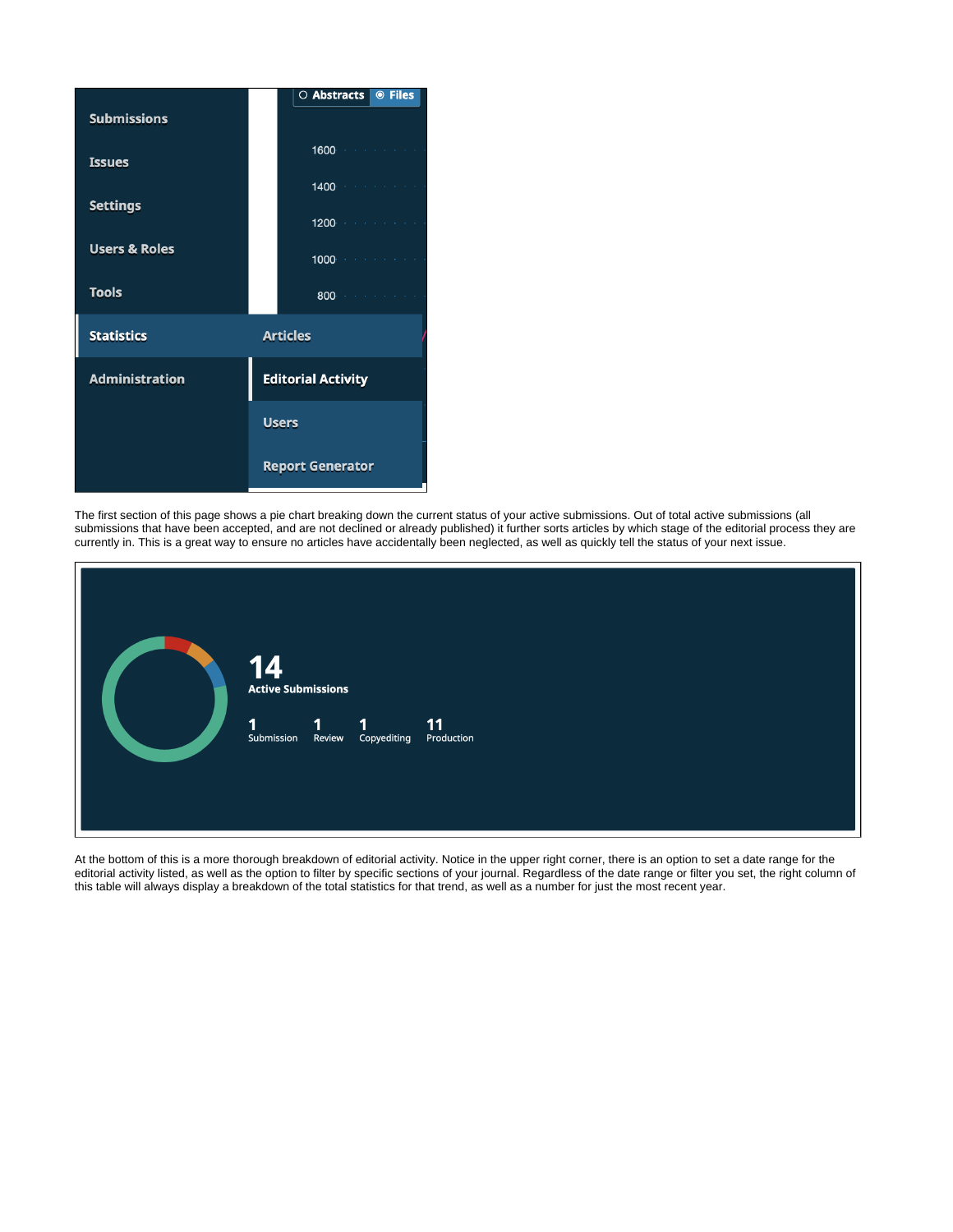| <b>Trends</b>                                 | 會                       | $2020 - 11 - 17 - 2021 - 02 - 15$<br>T Filters |
|-----------------------------------------------|-------------------------|------------------------------------------------|
| Name                                          | 2020-11-17 - 2021-02-15 | <b>Total</b>                                   |
| <b>Submissions Received</b>                   |                         | 14 (1/year)                                    |
| <b>Submissions Accepted</b>                   |                         | 1 (0/year)                                     |
| <b>Submissions Declined</b>                   | $\mathsf 0$             | $\pmb{0}$                                      |
| Submissions Declined (Desk Reject)            | $\mathsf 0$             | $\pmb{0}$                                      |
| Submissions Declined (After Review)           | $\mathsf 0$             | $\mathbf 0$                                    |
| <b>Submissions Published</b>                  | $\mathsf 0$             | $\mathbf 0$                                    |
| Days to First Editorial Decision <sup>O</sup> | $\mathbf 0$             | $\overline{2}$                                 |
| Days to Accept                                | $\mathbf 0$             | $\mathbf 0$                                    |
| Days to Reject                                | $\pmb{0}$               | $\mathbf 0$                                    |
| Acceptance Rate <sup>O</sup>                  | 100%                    | 7%                                             |
| Rejection Rate <sup>O</sup>                   | 0%                      | 0%                                             |
| Desk Reject Rate                              | 0%                      | 0%                                             |
| After Review Reject Rate                      | 0%                      | 0%                                             |

It is here you will find several important trend statistics, including your journal's **Acceptance Rate** and **Average Editorial Decision Time**.

### <span id="page-4-0"></span>**3. Users**

If you are interested in a quick breakdown of your journal's users, but are wary of navigating the entire Users section, select **Statistics > Users**.

| All Users                 |
|---------------------------|
| Journal Manager           |
| <b>Section Editor</b>     |
| Assistant                 |
| Author                    |
| Reviewer                  |
| Reader                    |
| <b>Articles</b>           |
| <b>Editorial Activity</b> |
| <b>Users</b>              |
| <b>Report Generator</b>   |
|                           |

This short page provides a quick summary of all of your journal's registered users by role. You can visit the [Users](https://wiki.dlib.indiana.edu/display/IUSW/Users) page to search for a specific person in your system.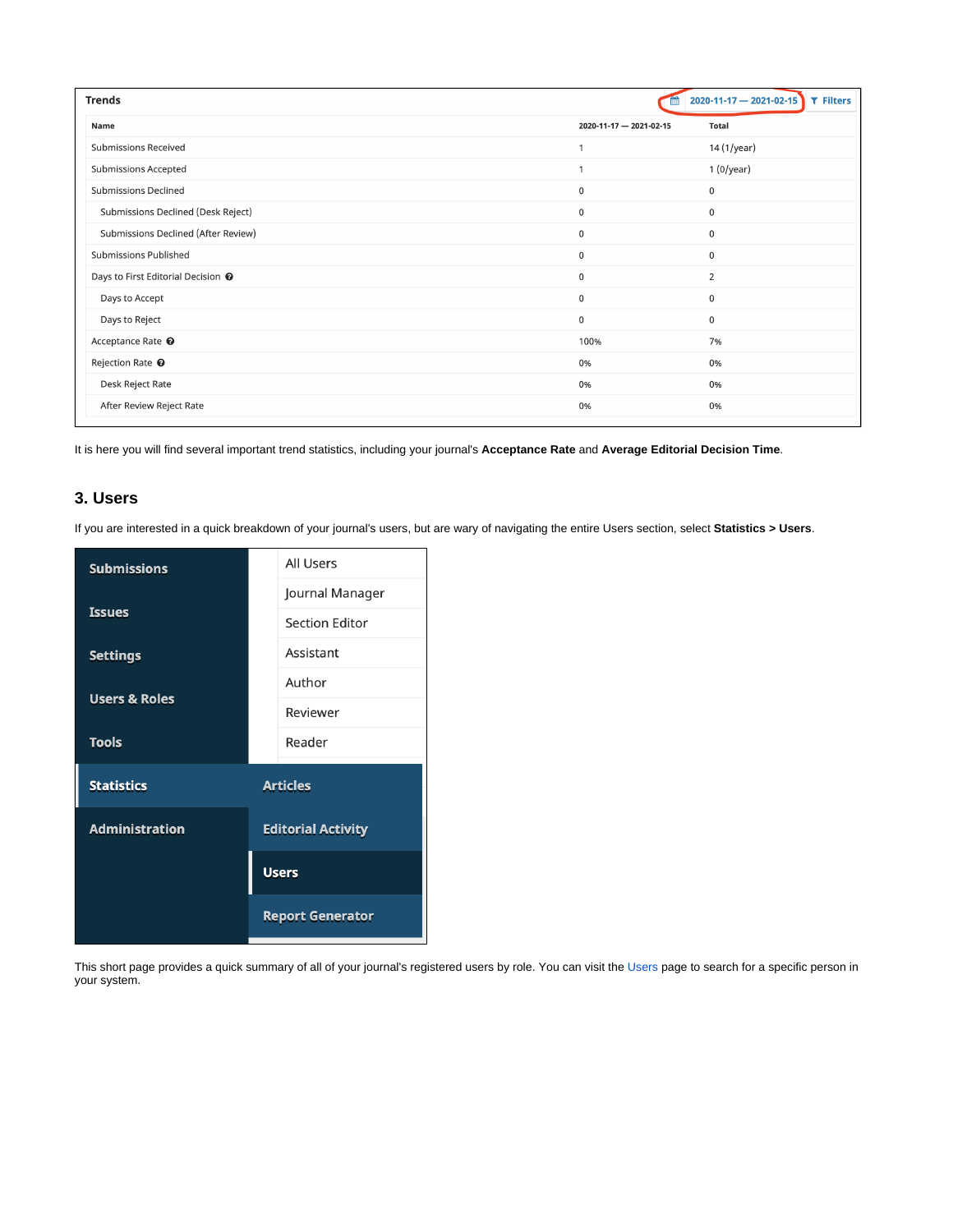| <b>Registered users</b>     |                |
|-----------------------------|----------------|
| Name                        | <b>Total</b>   |
| All Users                   | 21             |
| Journal Manager             | $\overline{2}$ |
| <b>Section Editor</b>       | $\mathbf{1}$   |
| Assistant                   | $\mathbf 0$    |
| Author                      | 6              |
| Reviewer                    | 12             |
| Reader                      | 12             |
| <b>Subscription Manager</b> | $\mathsf 0$    |

## <span id="page-5-0"></span>**4. Report Generator**

Finally, the last statistics option allow you to generate custom statistics reports. This page be reached two ways: first, by selecting **Statistics > Report Generator**:

| <b>Submissions</b>       |                                            |
|--------------------------|--------------------------------------------|
| <b>Issues</b>            | <b>Report Ger</b>                          |
| <b>Settings</b>          | The system g                               |
| <b>Users &amp; Roles</b> | generated in                               |
| <b>Tools</b>             | <b>PKP Usage st</b><br><b>Doviour Dong</b> |
| <b>Statistics</b>        | <b>Articles</b>                            |
| <b>Administration</b>    | <b>Editorial Activity</b>                  |
|                          | <b>Users</b>                               |
|                          | <b>Report Generator</b>                    |

Or alternatively, by selecting **Tools > Report Generator**.